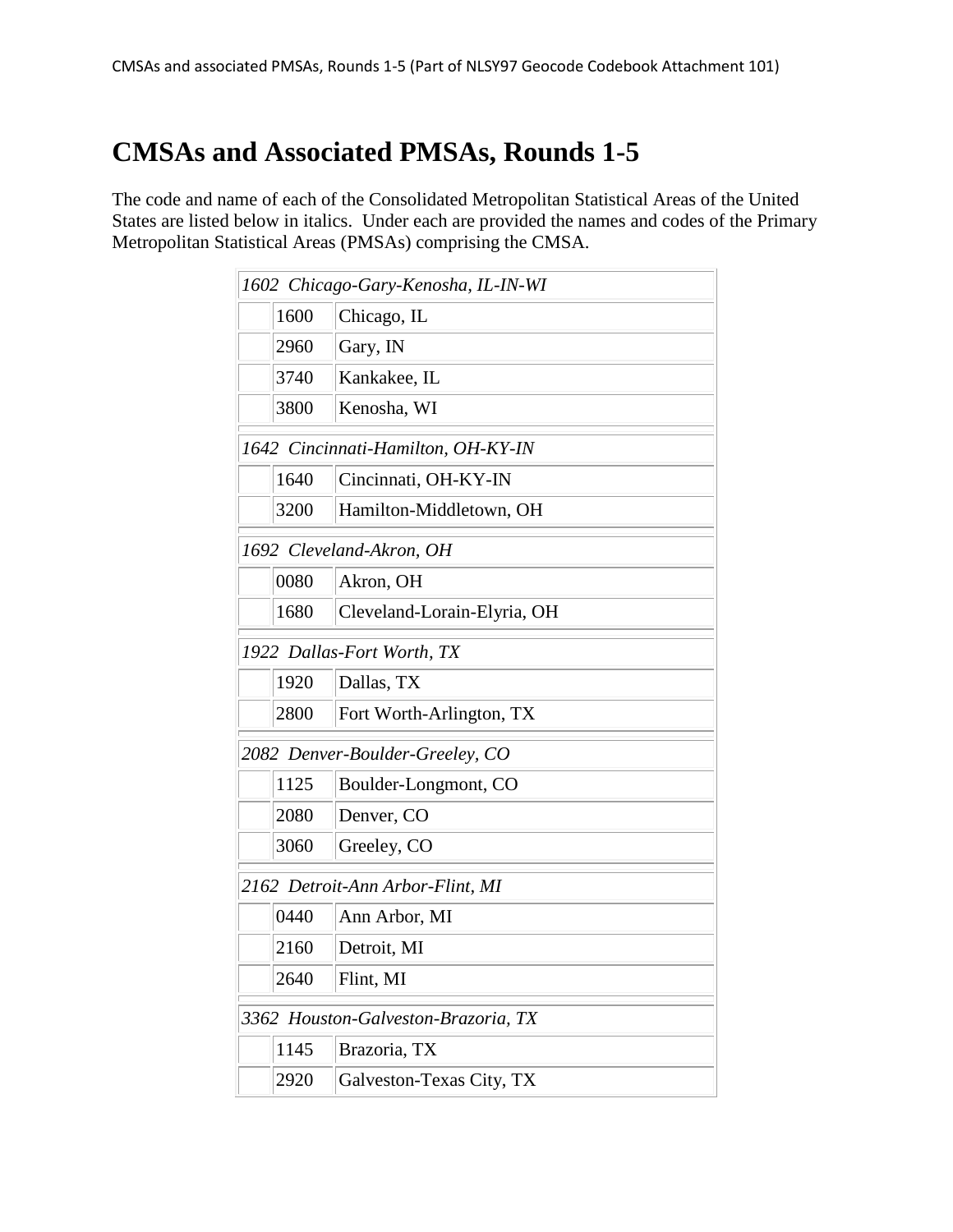|                                                         | 3360                                         | Houston, TX                                             |  |  |  |
|---------------------------------------------------------|----------------------------------------------|---------------------------------------------------------|--|--|--|
|                                                         | 4472 Los Angeles-Riverside-Orange County, CA |                                                         |  |  |  |
|                                                         | 4480                                         | Los Angeles-Long Beach, CA                              |  |  |  |
|                                                         | 5945                                         | Orange County, CA                                       |  |  |  |
|                                                         | 6780                                         | Riverside-San Bernardino, CA                            |  |  |  |
|                                                         | 8735                                         | Ventura, CA                                             |  |  |  |
| 4492 Miami-Fort Lauderdale, FL                          |                                              |                                                         |  |  |  |
|                                                         | 2680                                         | Fort Lauderdale, FL                                     |  |  |  |
|                                                         | 5000                                         | Miami, FL                                               |  |  |  |
| 5082 Milwaukee-Racine, WI                               |                                              |                                                         |  |  |  |
|                                                         | 5080                                         | Milwaukee-Waukesha, WI                                  |  |  |  |
|                                                         | 6600                                         | Racine, WI                                              |  |  |  |
| 5602 New York-Northern New Jersey-Long Island, NY-NJ-PA |                                              |                                                         |  |  |  |
|                                                         | 0875                                         | Bergen-Passaic, NJ                                      |  |  |  |
|                                                         | 2281                                         | Dutchess County, NY                                     |  |  |  |
|                                                         | 3640                                         | Jersey City, NJ                                         |  |  |  |
|                                                         | 5015                                         | Middlesex-Somerset-Hunterdon, NJ                        |  |  |  |
|                                                         | 5190                                         | Monmouth-Ocean, NJ                                      |  |  |  |
|                                                         | 5380                                         | Nassau-Suffolk, NY                                      |  |  |  |
|                                                         | 5600                                         | New York, NY                                            |  |  |  |
|                                                         | 5640                                         | Newark, NJ                                              |  |  |  |
|                                                         | 5660                                         | Newburgh, NY-PA                                         |  |  |  |
|                                                         | 8480                                         | Trenton, NJ                                             |  |  |  |
|                                                         |                                              | 6162 Philadelphia-Wilmington-Atlantic City, PA-NJ-DE-MD |  |  |  |
|                                                         | 0560                                         | Atlantic-Cape May, NJ                                   |  |  |  |
|                                                         | 6160                                         | Philadelphia, PA-NJ                                     |  |  |  |
|                                                         | 8760                                         | Vineland-Millville-Bridgeton, NJ                        |  |  |  |
|                                                         | 9160                                         | Wilmington-Newark, DE-MD                                |  |  |  |
| 6442 Portland-Salem, OR-WA                              |                                              |                                                         |  |  |  |
|                                                         | 6440                                         | Portland-Vancouver, OR-WA                               |  |  |  |